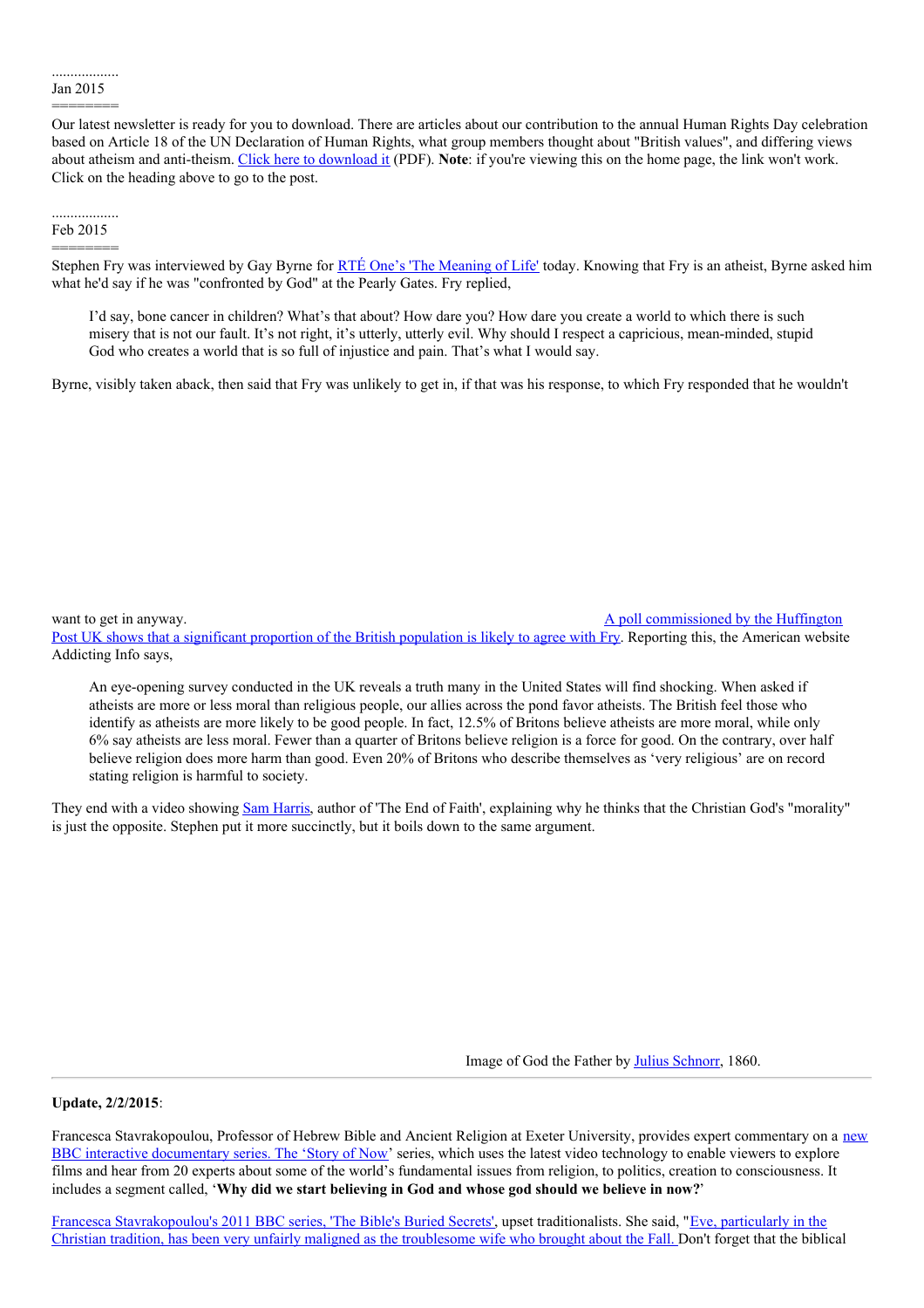writers are male and it's a very male-dominated world. Women were second-class citizens, seen as property." She also criticised the version of history in Judaism repeated by Jewish tour guides in Jerusalem, saying that there was no archaeological evidence for most of their stories, including those about King David.

## .................. Mar 2015

======== Terry Pratchett, humanist author and advocate of assisted dying, died at home on Thursday 12th March "with his cat sleeping on his bed, surrounded by his family", said his publisher, Larry Finlay. Andrew Copson, [BHA](https://humanism.org.uk/) CEO, has written an obituary. [Click](http://www.littleatoms.com/words/terry-pratchett-no-one-actually-dead-until-ripples-they-cause-world-die-away) here to read it.

## .................. Apr 2015

========



Our events calendar seems to have deleted itself, so apologies for not posting this sooner.

guest speaker on Tuesday 14th April. Richy Thompson from the **[BHA](https://humanism.org.uk/)** is coming to talk to us about faith schools. Around a third of all state-funded schools are schools 'with a religious character' – the legal term for 'faith' schools. This number has grown in recent years as successive governments have increased the influence of religious groups in the state-funded education system. The BHA aims for a secular state guaranteeing human rights, with no privilege or discrimination on grounds of religion or belief, and so we campaign against 'faith' schools, and for an inclusive, secular schools system, where children and young people of all different backgrounds and beliefs can learn with and from each other. The BHA challenges 'faith' schools' admissions, employment and curriculum policies, as well as the privileged processes by which new 'faith' schools continue to open. The meeting on Tuesday 14th April begins, as usual, at 7.30pm in the Henslow Room at [Arlington's](http://arlingtonsbrasserie.co.uk/) Brasserie, 13 Museum Street, Ipswich, IP1 1HE. [Click](https://www.google.co.uk/maps/place/Arlingtons/@52.057687,1.150547,17z/data=!3m1!4b1!4m2!3m1!1s0x47d9a02d4f7bdd03:0x6ed62c60c0787fa2) here for a map. Parking is in one of the town's car parks. Family and friends welcome. Click here for a report from the National Secular Society: Opinion poll shows big [opposition](http://www.secularism.org.uk/news/2013/09/opinion-poll-shows-big-opposition-to-faith-schools) to faith schools.

## May 2015

========

Our latest newsletter is ready, with reports of our activities over the past year and an invitation to our AGM and a pub lunch. Click on the heading and then click here to [download](http://suffolkhands.org.uk/wp-content/uploads/2014/03/2015-5-SHS-News.pdf) it (PDF).

## .................. May 2015 ========

Retired Suffolk Humanist Ceremonies celebrant Margaret Nelson was on BBC Radio Suffolk on Sunday morning, talking about DIY weddings. As we no longer provide wedding [celebrants,](http://suffolkhands.org.uk/ceremonies/weddings/) this is an option that couples might consider. Click here to listen to the [programme](http://www.bbc.co.uk/programmes/p02qxv8t#auto) - move the slider to 40 minutes in.

## .................. May 2015 ========

Andrew Copson, CEO at the British Humanist Association, has been elected the International Humanist and Ethical Union's new President, following its General Assembly in Manila. [Click](http://iheu.org/new-president-of-the-international-humanist-and-ethical-union-andrew-copson/) here to read more.

## ..................

Jun 2015 ========

Anne O'Byrne and David Fisk will play at a free lunchtime concert in St Mary-le-Tower in Ipswich on 10th July.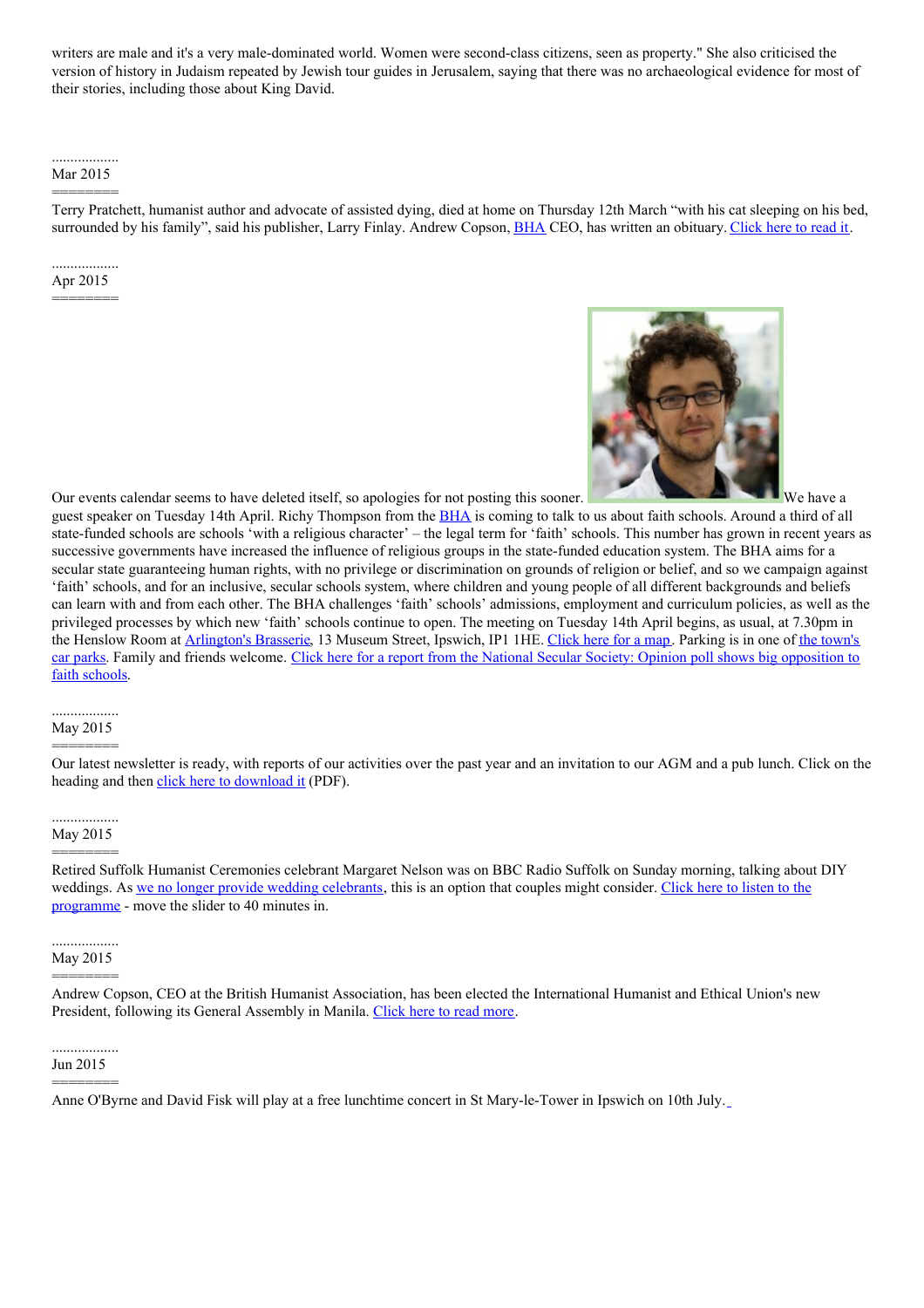Friday 10th July 2015 1:00 PM to 2:00 PM St Mary-le-Tower, Ipswich. (by kind permission of the Vicar and Churchwardens)

## Music to lift the spirits on a summer afternoon

A lunch time recital arranged in partnership with Suffolk Inter-Faith Resource (SIFRE)

with





**International Soprano** Anne O'Byrne

David Fisk

Who will entrance you with music from around the world including Irish folk songs, French melodie, German Lieder and much-loved arias from the world of opera and musicals. David will also play L'Isle Joyeuse by Claude Debussy

Light refreshments will be served from 12:20 PM

There will be a retiring collection which will be shared equally between the Church Choir Fund and SIFRE.

Dublin soprano **Anne [O'Byrne](http://suffolkhands.org.uk/wp-content/uploads/2015/06/150710-Tower-Concert-flyer2_440.jpg)** trained in Ireland and England

before embarking on a career in opera and concert, working with many leading conductors – Sir Simon Rattle, Sir Andrew Davis, and producers – Jonathan Miller, Trevor Nunn – singing over twenty major roles, including Handel in Melbourne, Australia (Oriana in Amadigi), Mozart in Milan and the US (Pamina in The Magic Flute), Verdi in France (Gilda in Rigoletto), Puccini in England (Mimi in La Bohème), and Bizet in Ireland (Leila in The Pearlfishers). Anne has created roles in new operas for the Wexford and Covent Garden International Festivals, and has recorded for Irish television, the BBC, NPR, and as a guest soloist for Fox Business Channel. Since moving to Richmond Virginia, in 2002, Anne has performed for many East Coast choral societies and orchestras. She teaches voice, and was Artist in Residence at University of Richmond in March this year. Anne continues to travel for concerts and recitals – in Carnegie Hall and abroad. **David Fisk** is a local lad! He was born in Ipswich and went to school here before joining the Choir of St Paul's Cathedral where he became head chorister. He returned to Ipswich to complete his secondary education at Northgate High School. He studied the organ at St Mary-le Tower and was choir master at St Augustine's Church. He went on to do a degree in music at the University of Manchester and subsequently studied piano accompaniment and composition at the Royal Northern College of Music. Before David took up his present post he held similar posts with the Ulster Orchestra and with the Orchestra of St John's Smith Square. David and Anne are married and live in Richmond, Virginia USA, with their two children and a dog. **SUFFOLK INTER-FAITH RESOURCE**

- Encourages people of different faiths to meet, share their traditions and promote mutual understanding.
- Takes an active role in the inter-faith and multi-cultural process in Suffolk and East Anglia.
- Collects and produces study materials and makes them available for schools and other interested bodies.
- Provides a range of activities for the general public.
- Promotes research and the exploration of ideas.
- Liaises with national and international inter-faith organisations and networks.
- $\bullet$ Is committed to equal opportunities and encourages people from different backgrounds to contribute their life experience and their scholarship.

The Suffolk Humanists & [Secularists](http://suffolkhands.org.uk/interfaith/) group is affiliated to SIFRE and has been since both organisations were founded.

.................. Jul 2015

========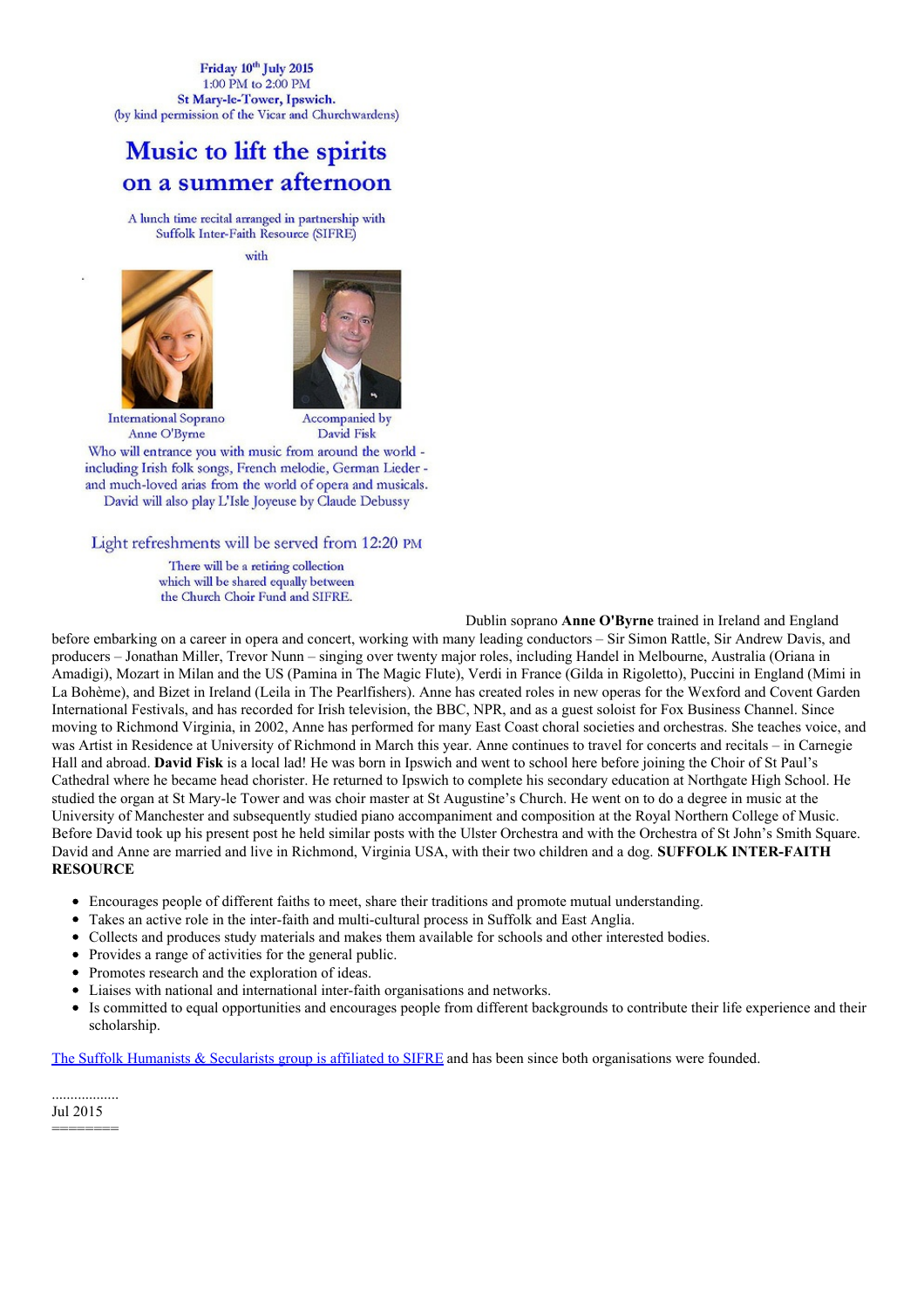Short and sweet but with all the details about upcoming meetings, the first on Tuesday 14th July. Put the

dates in your diary now. Click here to download the [newsletter](http://suffolkhands.org.uk/wp-content/uploads/2015/07/2015-7-SHS-News1.pdf) now (PDF).

.................. Aug 2015 ========

2015 7 SH&S News



# **British Humanist Association will talk on** "Blasphemy and Free Speech"

Thursday 20 August, 7:00pm **University of East Anglia, Lecture Theatre 1 Central Lecture Theatres, NR4 7TU** 



Norfolk Humanists on Facebook

For travel advice, go to uea.ac.uk, and follow links "About Us" and "Visiting". Parking in Main Car Park is £1 from 2pm onwards. Bus from City is 25 and 26

Admission is free but donations will be welcomed. There will be an opportunity to meet Andrew at a reception afterwards

meeting at UEA on Thursday 20th August. Click here for more [information](http://www.norfolkhumanists.com/calendar--events.html).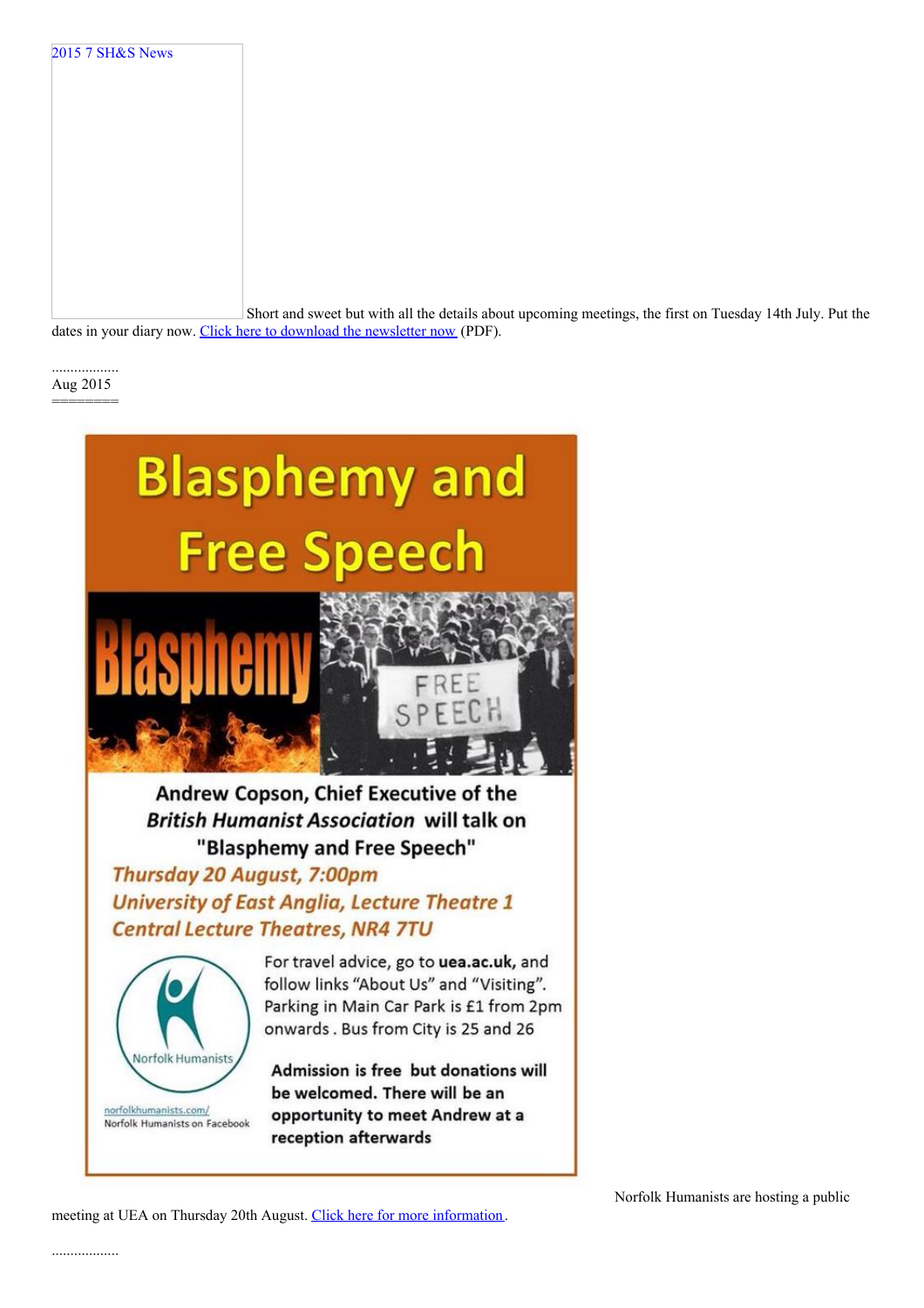## Sep 2015 ========



For a local perspective, Martin Simmons, Communications Officer at Suffolk Refugee Support in Ipswich, will give **a talk entitled, 'Refugees: A Local Perspective on a Global Issue'** tomorrow evening. It will be part of the Ipswich and District branch of the United Nations Association AGM on **Friday, 4 September 2015** at 7:30 pm in the Collinson Room at the Friends Meeting House, 39 Fonnereau Road, Ipswich IP1 3JH. All welcome. No charge. Free refreshments. Martin will give a brief overview of the global situation, followed by the first-hand testimony and then a more in-depth look at the local situation. He hopes to bring a Rwandan refugee to give his personal testimony. For an explanation of what's happening in Syria, click here for an excellent graphic. There'll be a [demonstration](https://www.facebook.com/events/1047978998546751/) in support of the refugees on Saturday 12th September starting at noon from Marble Arch to Downing Street. If you're short of ideas to help, see these suggestions in The [Independent](http://www.independent.co.uk/news/world/europe/5-practical-ways-you-can-help-refugees-trying-to-find-safety-in-europe-10482902.html). *Photo of refugees staging a sit-in in front of Budapest's Keleti station on 2nd September.*

.................. Oct 2015 ========



Our latest newsletter is ready for you to download now. The contents include: Humanists for a Better World (H4BW), the Climate March on November 29th, a pair of successful Cancer Research fund-raisers, an account of life as an innercity primary school head teacher, putting faces to the names of our [committee,](http://suffolkhands.org.uk/wp-content/uploads/2015/10/2015-10-SHS-News.pdf) and the usual dates for your diary. Click here to download the PDF.

## .................. Oct 2015

========

Due to illness, we regret that our [ceremonies](http://suffolkhands.org.uk/ceremonies/team/) team will be severely diminished for the foreseeable future. We may be able to help with a small number of funerals in the Ipswich or Colchester areas for families already known to us and we can advise anyone who wants to do a DIY funeral. It's advisable to contact us by [email](mailto:ceremonies@suffolkhands.org.uk) or phone us on 01473 658828 before making any arrangements.

#### .................. Oct 2015

======== Our Chairperson Denis Johnston and his son Colin talked about their attitude to faith (they don't have any) with local BBC journalist Jon Wright. The resulting conversation is on the BBC's Faith in the World Week [website](http://www.bbc.co.uk/programmes/p0350ylm?page=2). **[Click](http://www.bbc.co.uk/programmes/p0358zj6) here to hear what they said**, or some of it. The full interview can be heard **[here](https://drive.google.com/open?id=0B1xeJzy1E1B2OTlhamNXcXRMQnhPZlM1TmlERHNtQkkzMHdz)**. (From our home page, click on the title to access the links.)

.................. Oct 2015



Every year we remind people why it's not good to get involved with the [Samaritan's](https://www.samaritans-purse.org.uk/) Purse scheme, Operation Christmas Child - search our website for previous posts. **An article in [Humanist](http://humanistlife.org.uk/2015/10/14/why-parents-shouldnt-support-operation-christmas-child/) Life explains the reasons**, or some of them. Apart from the homophobia and evangelism aimed at children, it's a huge waste of money. Those who work in aid organisations have an expression, SWEDOW, or "Stuff we don't want". Every time there's a disaster, people in need can expect a deluge of stuff collected by well-meaning people. It might include clothing, bedding, shoes and toiletries, or it might also include weird items such as a huge